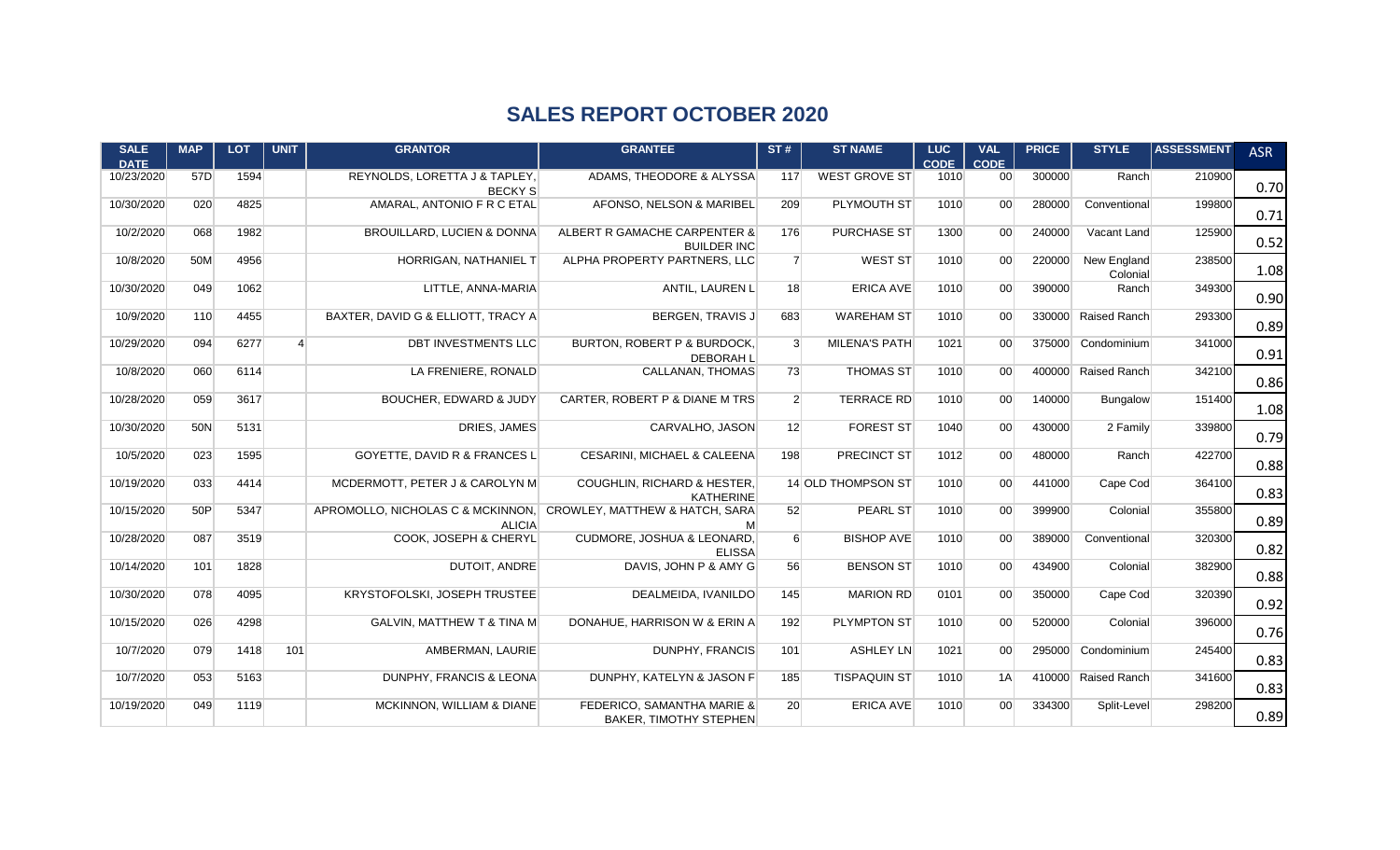| 10/9/2020  | 030 | 2438 |     | <b>BROWN, NORMAN &amp; MARION</b>                  | FERREIRA, STEVEN A                                 | 327            | PLYMOUTH ST                      | 1010 | 1U              | 200000 | Ranch                   | 275800 | 1.38 |
|------------|-----|------|-----|----------------------------------------------------|----------------------------------------------------|----------------|----------------------------------|------|-----------------|--------|-------------------------|--------|------|
| 10/23/2020 | 028 | 4336 |     | MCDANIEL, STEVEN W & KRISTIN L                     | FLEURY, LAUREN J                                   | 80             | DEERFIELD PATH                   | 1010 | 00 <sup>1</sup> | 425000 | Cape Cod                | 377600 | 0.89 |
| 10/23/2020 | 501 | 4148 |     | KEARNEY, SEAN M & EDWARDS, ELISE L                 | FULLER, WILLIAM H & BOURGET,<br>ZACHARY            | $\overline{7}$ | <b>LOVELL ST</b>                 | 1040 | 00 <sup>1</sup> | 315000 | 2 Family                | 299600 | 0.95 |
| 10/15/2020 | 094 | 6416 | 36  | O'LOUGHLIN, BARBARA L, TRUSTEE                     | <b>GALVIN, MATTHEW T &amp; TINA M</b>              |                | 33 SARAH REED HUNT<br><b>WAY</b> | 1021 | 00 <sup>1</sup> |        | 374500 Condominium      | 366400 | 0.98 |
| 10/16/2020 | 065 | 2348 |     | BATTAGLIA, JOSEPH J & CAROL G                      | <b>GRAHAM, JAMES &amp; THERESA</b>                 | 55             | <b>WOODLAWN ST</b>               | 1010 | 00              | 470000 | Ranch                   | 405900 | 0.86 |
| 10/28/2020 | 078 | 2214 |     | VINTRO, LINDA A                                    | <b>GRAHAM, JENNIFER N</b>                          | 34             | <b>HARPER LN</b>                 | 1010 | 00 <sup>1</sup> | 400000 | Colonial                | 364500 | 0.91 |
| 10/22/2020 | 021 | 4926 |     |                                                    | WALSH, HELEN T GREENER DEVELOPMENT GROUP, LLC      | 227            | PLYMOUTH ST                      | 1010 | 1U              | 90000  | Cape Cod                | 291300 | 3.24 |
| 10/30/2020 | 042 | 4358 |     | BERGERON, SUZANNE ETAL                             | HAMLIN, ERIC W & CHRISTINA M                       | 55             | DONA DR                          | 1010 | 00 <sup>1</sup> | 690000 | Cape Cod                | 657000 | 0.95 |
| 10/15/2020 | 49K | 4694 |     | CARD, ROGER LEONARD II                             | HILLTOP PROPERTY GROUP LLC                         | 1131           | <b>CENTER ST</b>                 | 1010 | 1S              | 181000 | New England<br>Colonial | 219800 | 1.21 |
| 10/23/2020 | 051 | 3377 |     | ROGERS, JUNE M                                     | JACKSON, GEORGE H & JOANNE                         | 13             | <b>EAST MAIN ST</b>              | 1010 | 00 <sup>1</sup> | 340000 | Ranch                   | 281300 | 0.83 |
| 10/14/2020 | 048 | 4087 |     | DAVIS, AMY & JOHN P                                | JOHNSON, ALEXANDER WASHBURN                        | 51             | ANDERSON AVE                     | 1010 | 00              | 281000 | <b>Bungalow</b>         | 219000 | 0.78 |
| 10/19/2020 | 080 | 2557 | 21  | FALVEY, AMANDA                                     | KNUTH, JUSTIN & NANCY                              | 21             | PINERIDGE WAY                    | 1021 | 00              |        | 235000 Condominium      | 226900 | 0.97 |
| 10/26/2020 | 052 | 6423 |     | JENNESS, JOHN W & GREENE, LINDA J                  | LANDAHL, JONATHAN & DAVIDSON,<br><b>KARA</b>       | 64             | <b>CHESTNUT ST</b>               | 1010 | 1S              | 307000 | Ranch                   | 277600 | 0.90 |
| 10/22/2020 | 030 | 2935 |     | WALKER, RANDALL P & SUSAN                          | LEE, SCOTT                                         | 266            | <b>EVERETT ST</b>                | 1010 | 00              |        | 475000 Raised Ranch     | 395800 | 0.83 |
| 10/29/2020 | 054 | 4847 |     | VIEIRA, CARMO & CARMEN                             | MCCALLUM, JAMES BEATON<br><b>ROBERTSON JR</b>      | 168            | <b>ROCKY MEADOW</b><br><b>ST</b> | 1010 | 00 <sup>1</sup> | 365000 | Cape Cod                | 321000 | 0.88 |
| 10/27/2020 | 501 | 4113 |     | PAINTEN, DAVID L                                   | MCGOWAN, KELLY M                                   | 19             | <b>LOVELL ST</b>                 | 1010 | $00\,$          | 340000 | New England<br>Colonial | 279900 | 0.82 |
| 10/8/2020  | 49P | 6267 |     | WOODBURY, MICHAEL L & EMERSON,<br><b>DARLENE M</b> | MCLAUGHLIN, MICHAEL R                              | 34             | <b>WARREN AVE</b>                | 1010 | 00 <sup>°</sup> | 330000 | Ranch                   | 289500 | 0.88 |
| 10/30/2020 | 042 | 4734 | 581 | RILEY, MEGAN & HARROP, MARK JR                     | MELANSON, DAVID A                                  | 581            | PLYMOUTH ST                      | 1021 | 00 <sup>1</sup> |        | 336000 Condominium      | 217700 | 0.65 |
| 10/2/2020  | 50J | 4427 |     | PETURSSON, OLAFUR TRUSTEE                          | MIRHAM, HANY NABIL RADY                            | 23             | <b>ARCH ST</b>                   | 1050 | 00              | 579900 | 3 Family                | 480100 | 0.83 |
| 10/30/2020 | 092 | 4635 |     | <b>BURNS, PRISCILLA</b>                            | O'MALLEY, CARRIE M & AVELINO,<br><b>STEVENT JR</b> | 44             | <b>FERNWAY</b>                   | 1010 | 00              | 595000 | Colonial                | 514200 | 0.86 |
| 10/26/2020 | 104 | 2011 |     | STOODT, MARGARET BAYER                             | OLD BEACH INVESTMENTS, LLC                         | 38             | <b>BEACH ST</b>                  | 1010 | 1U              | 250000 | Colonial                | 291800 | 1.17 |
| 10/19/2020 | 049 | 2775 |     | <b>BOWMAN, KAREN</b>                               | PATTERSON, CRYSTAL                                 | $\overline{4}$ | <b>MARIE DR</b>                  | 1010 | 00              |        | 380000 Raised Ranch     | 324600 | 0.85 |
| 10/16/2020 | 109 | 3239 | 6   | HARVEY, PETER G                                    | PETERSEN, DOROTHY A. TRS                           | 663            | <b>WAREHAM ST</b>                | 1021 | 00 <sup>1</sup> |        | 294000 Condominium      | 271300 | 0.92 |